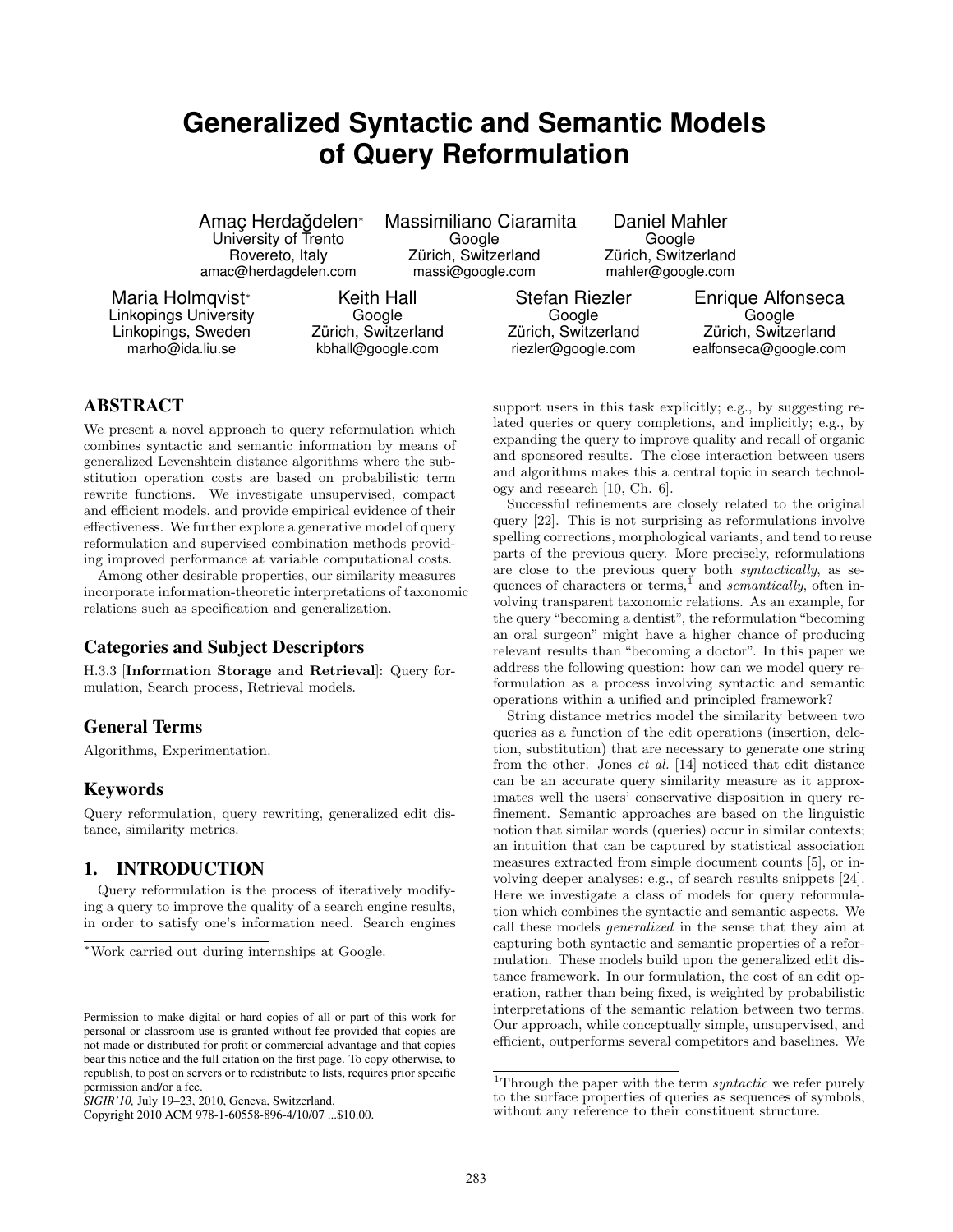provide empirical evidence from extensive evaluations on two datasets in Section 6.

Pushing the framework further, we investigate a generative model previously applied to biological sequence alignment problems [20]. We show that in this direction improved performance can be expected, although at increased computational cost and additional complexities in parameter estimation, leaving room for further research. While most of the focus is on single unsupervised signals for query reformulation, we show that our measures provide mutually complementary information: weighted combinations further improve performance.

The paper also touches upon a related topic. Recently, Boldi et al. [4] proposed the idea of capturing explicitly the relation between two queries with respect to a taxonomic representation (e.g., specification, generalization, etc.) to improve query reformulations. With respect to this issue, we show how asymmetric and symmetric probabilistic similarity measures, and their combinations, can be loosely interpreted as information-theoretic approximations of categorical notions such as "generalization" or "specification".

## 2. RELATED WORK

Query reformulation is an important topic in web search as a large fraction of the queries issued to search engines are modified after examination of the results [12]. Query modification is supported in several ways to improve search experience; e.g., via automatic spelling correction [6]. Query reformulation also requires editing or expanding the query. Several techniques have been proposed based on relevance feedback, query log analysis and distributional similarity [2, 18, 23, 24, 29, 30]. A related task is that of session segmentation where properties of query transitions can be used to identify session boundaries [9, 13].

As relevance and pseudo relevance feedback impose additional cognitive load on the user, and can lead to query drift or costly computations, Jones et al. [14] proposed to pre-compute reformulations by ranking candidate queries extracted from query logs, using several types of features and learning methods. Interestingly, they notice how simple linear combinations of a few edit distance features provide powerful ranking functions, comparable to more complex methods. Previously, Wen et al. [27] clustered queries combining several sources of information such as coclick and IR document similarity, including string distance. They also suggest using a smaller fixed cost for pairs of terms occurring in Wordnet in the edit distance computation, but did not carry out a systematic evaluation. Generalizations of string matching metrics are the focus of our study. Generalized Levenshtein distance algorithms [17] have been intensively investigated in bioinformatics for solving sequence alignment problems. Oommen and Kashyap proposed a model which generates the probability of a string being rewritten into another accounting for all possible combinations of edit operations [20] that has been used successfully in peptide classification [3] and optical character recognition [15].

Previous studies have teased apart the semantic aspects of query reformulations. Rieh and Xie [22] (see also [11, 16]) analyzed query transitions in terms of syntactic and semantic operations and found that when reformulating previous queries users adopt several tactics including generalization, replacement with synonyms, parallel movement (approximately 50% of the time) and specification (approximately  $30\%$  of the time). Boldi *et al.* [4] proposed a query reformulation approach based on classifying reformulation types (QRTs) as belonging to a small taxonomy. They represent query transitions in a feature space including properties extracted from sessions and similarity features including edit distance, Jaccard and term vector cosine. Hence, they build a supervised QRT decision tree classifier which achieves 92% accuracy in a four-class task (specialization, generalization, correction, parallel move). Their methodology includes an unspecified feature selection process, thus we don't know the contribution of each feature. However, the high accuracy suggests that a few features, at least partially based on simple string matching metrics, can go a long way in capturing taxonomic aspects of query reformulations (see also Huang and Efthimiadis [11] for a related unsupervised approach). In evaluation they find that recommendations limited to specializations provide the best accuracy while introducing other types of QRTs decreases the quality of the recommendations.

## 3. PRELIMINARIES

Let  $(q_s, q_t)$  be an ordered pair where  $q_t$  is a candidate reformulation of a query  $q_s$ . We call  $q_s$  the source and  $q_t$ the target. A similarity measure between two queries is a function  $f:(q_s,q_t) \to \mathbb{R}$  which takes  $(q_s,q_t)$  as input and returns a score. In particular, we are interested in functions which correlate well with human judgments of how good a reformulation  $q_t$  is for  $q_s$ .

## 3.1 Semantic similarity

For several of the similarity measures described below, we employ pointwise mutual information (PMI) as a measure of the association between two terms or queries. PMI has been applied extensively to model semantic similarity – e.g., Turney [26] uses it to discover synonyms on web data – and correlates well with human judgments [21]. Let  $x$  and  $y$  be two strings that we want to measure the amount of association between. Let  $p(x)$  and  $p(y)$  be the probability of observing  $x$  and  $y$  in a given model; e.g., relative frequencies estimated from occurrence counts in a corpus. We also define  $p(x, y)$  as the joint probability of x and y; i.e., the probability of the two strings occurring together. An abstract definition of PMI for our purposes is as follows:

$$
PMI(x, y) = \log\left(\frac{p(x, y)}{p(x)p(y)}\right).
$$
 (1)

PMI can yield negative values, if  $p(x, y) < p(x)p(y)$ . For the purposes of normalization, below in this section, we discard negative PMI values and assign zero to such cases. PMI is also used as a basis for the substitution score of two terms (see Section 5.2). Limiting PMI to positive values is further motivated by the assumption that substituting two terms occurring together less frequently than random should not be penalized more than two unrelated terms.<sup>2</sup>

As pointed out in [16, 22] query transitions tend to correlate with taxonomic relations such as generalization and specialization. Boldi et al. [4] show how knowledge of transition types can positively impact query reformulation. We would like to exploit this information as well. However, rather than

<sup>&</sup>lt;sup>2</sup>As a matter of fact, such occurrences are extremely rare in our data and within noise levels.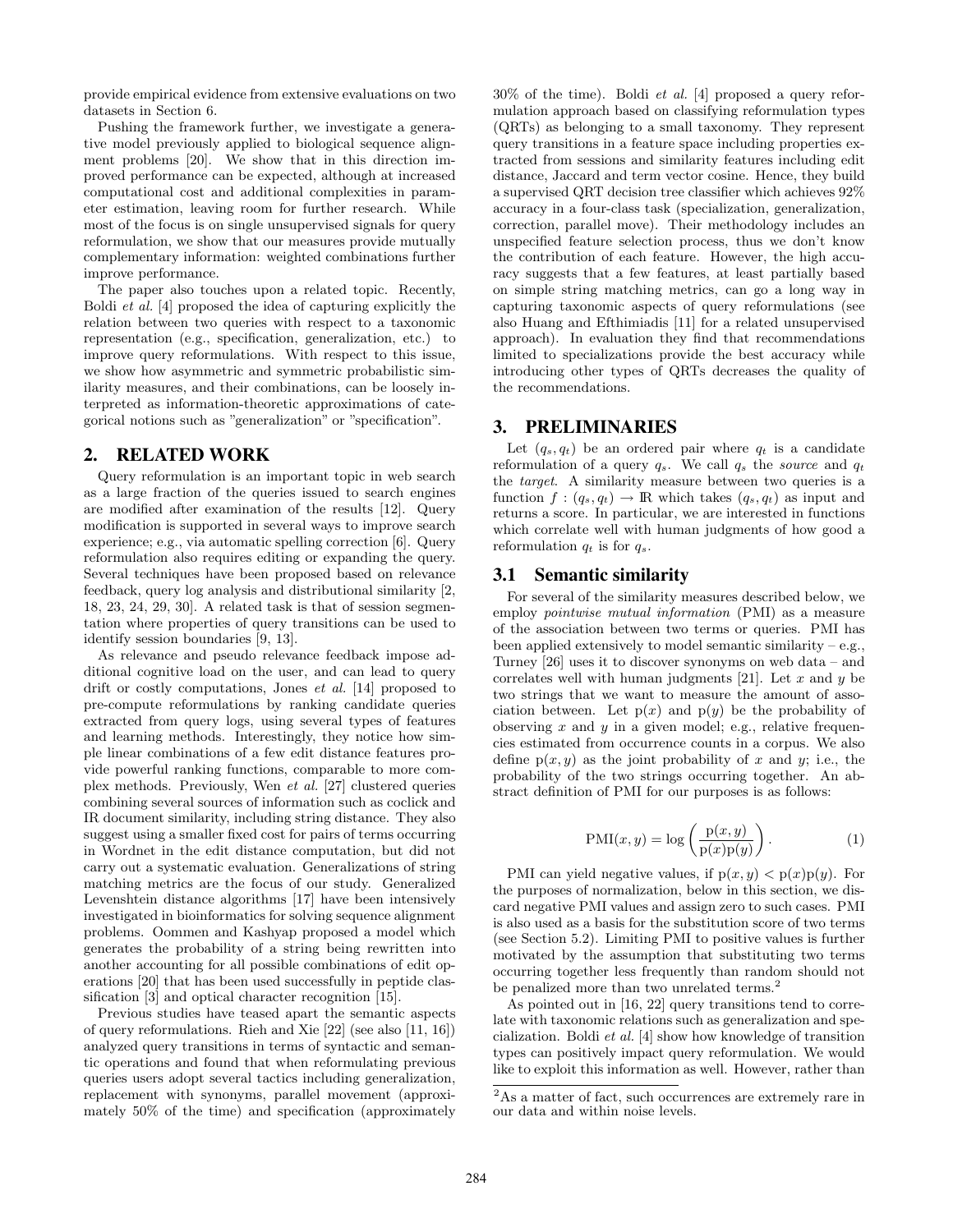building a dedicated supervised classifier for this task we try to capture it directly at the source. We propose that by manipulating PMI we can directly model taxonomic relations to some extent. In the following definitions we interpret  $(x, y)$  as a transition from x (i.e. source) to y (i.e. target) to break the symmetry without loss of generalization.

#### *3.1.1 Joint normalization*

The first type of normalization, called joint normalization, uses the negative log joint probability and is defined as:

$$
PMI(J)(x, y) = PMI(x, y) / -\log(p(x, y)).
$$
 (2)

As we limit PMI to positive values the normalization bounds the range between 0 and 1. The jointly normalized PMI(J) is a symmetric measure between  $x$  and  $y$  in the sense that  $PMI(J)(x, y) = PMI(J)(y, x)$ . Intuitively it is a measure of the amount of shared information between the two strings relative to the sum of individual strings information.

#### *3.1.2 Specialization normalization*

To capture asymmetries in the relation between two strings, we apply two non-symmetric normalizations also bounding the measure between 0 and 1. The first asymmetric normalization is called specialization and is defined as:

$$
PMI(S)(x, y) = PMI(x, y) / - log(p(x)).
$$
\n(3)

The reason we call it specialization is that PMI(S) favors pairs where the second one is a specialization of the first one. For instance, PMI(S) is at its maximum when  $p(x, y) = p(y)$ and that means the conditional probability  $p(x|y)$  is 1 which is an indication of a specialization relation.

#### *3.1.3 Generalization normalization*

The second asymmetric normalization is called *generaliza*tion and is defined in the reverse direction as:

$$
PMI(G)(x, y) = PMI(x, y) / - log(p(y)).
$$
 (4)

PMI(G) is at maximum when  $p(y|x)$  is 1.

The three normalizations provide a richer representation of the association between two strings and approximate the generalization-specialization dimension from an informationtheoretic perspective. As an example, for the query transition "apple" to "mac os"  $PMI(G)=0.2917$  and  $PMI(S)=0.3686$ ; i.e., there is more evidence for a specialization. Conversely for the query transition "ferrari models" to "ferrari" the measures yield  $PMI(G)=1$  and  $PMI(S)=0.5558$ ; i.e., the target is a "perfect" generalization of the source<sup>3</sup>.

## 3.2 Syntactic similarity

Let V be a finite vocabulary and  $\xi$  be the null symbol. An edit operation: insertion, deletion or substitution, is a pair  $(a, b) \in \{V \cup \{\xi\}\times V \cup \{\xi\}\}-\{(\xi, \xi)\}.$  An alignment between two sequences x and y is a sequence of edit operations  $\omega =$  $(a_1, b_1), ..., (a_n, b_n)$ . Given a non-negative cost function c the cost of an alignment is  $c(\omega) = \sum_{i=1}^{n} c(\omega_i)$ . The Levenshtein distance, or edit distance, defined over  $V, d_V(x, y)$  between  $x$  and  $y$  is the cost of the least expensive sequence of edit operations which transforms x into  $y$  [17]. The distance computation can be performed via dynamic programming in time  $O(|x||y|)$ . Edit distance captures the amount of overlap between the queries as sequences of symbols and have been previously used in information retrieval [4, 14, 28].

#### 4. QUERY-LEVEL MEASURES

We calculate the PMI for a pair  $(q_s, q_t)$  using the number of documents retrieved by a search engine for  $q_s$ ,  $q_t$  and  $q_{s,t}$  where  $q_{s,t}$  is a shorthand for the concatenation of  $q_s$ and  $q_t$ . Formally, let  $N_s$  and  $N_t$  be the number of documents retrieved for  $q_s$  and  $q_t$  respectively. Similarly, let  $N_{s,t}$ be the number of documents retrieved for the concatenated joint query. We define the probability of, respectively, the two queries and the joint query as  $p(q_s) = \frac{N_s}{N}$ ,  $p(q_t) = \frac{N_t}{N}$ , and  $p(q_s, q_t) = \frac{N_{s,t}}{N}$  where N is a constant large enough to approximate the total number of documents that can be retrieved. In our implementation we use Google's search engine. The number of results returned determine  $N_s$ ,  $N_t$ , and  $N_{s,t}$ . We denote this PMI measure between two queries by  $PMI_{Web}(q_s, q_t)$ . We renormalize the PMI values as described above thus generating three query-level similarity measures.

# 5. TERM-LEVEL MEASURES

#### 5.1 Syntactic measures

We use two Levenshtein distance models as basic syntactic measures. The first, called Edit1 (E1), employs a unit cost function for each of the three operations. That is, given a finite vocabulary  $T$  of all terms occurring in queries:

$$
\forall a, b \in T, c_{E1}(a, b) = 1 \text{ if } a \neq b, 0 \text{ otherwise.}
$$
 (5)

The second, called Edit2 (E2), uses unit costs for insertion and deletion, but computes the character-based edit distance between two terms to determine the substitution cost. If two terms are similar at the character level, the cost of substitution is lower. Given the vocabulary  $T$  of terms and a finite vocabulary A of characters the cost function is defined as:

$$
\forall a, b \in T, c_{E2}(a, b) = d_A(a, b) \text{ if } a \wedge b \neq \xi, 1 \text{ otherwise } (6)
$$

where  $0 \leq d_A(a, b) \leq 1$ , normalizing by max $(|a|, |b|)$ .

We also investigate a variant in which the input sequences are alphabetically sorted before the edit distance computation. The motivation is the observation that queries may be often formulated as sets of terms in which the order of the terms is irrelevant. Thus, "Brooklyn pizza" and "pizza Brooklyn" may denote same user intent but the edit distance is unable to capture the similarity. By presorting the terms in the queries we compute an order-free version of edit distance. We prefix the names of these models with "Sorted".

## 5.2 Generalized edit distance

Extending the Levenshtein distance framework to take into account semantic similarities between terms is conceptually simple. As in the Edit2 model above we use a modified cost function. For our purposes, the cost function should have the following properties: whenever there is evidence of semantic association between two terms, it should be "cheaper" to substitute these terms instead of deleting one and inserting the other. For an unrelated term pair, a combination of insertion and deletion should always be less costly then a substitution. We also assume that the cost of the substitution of a term with itself (i.e. identity substitution) is always 0. Considering these requirements, we define the cost function as a cost matrix S based on the normalized PMI measures defined above. Given a normalized similarity measure  $f$ , an entry in a cost matrix  $S$  for a term pair

<sup>&</sup>lt;sup>3</sup>The values are computed from Web counts.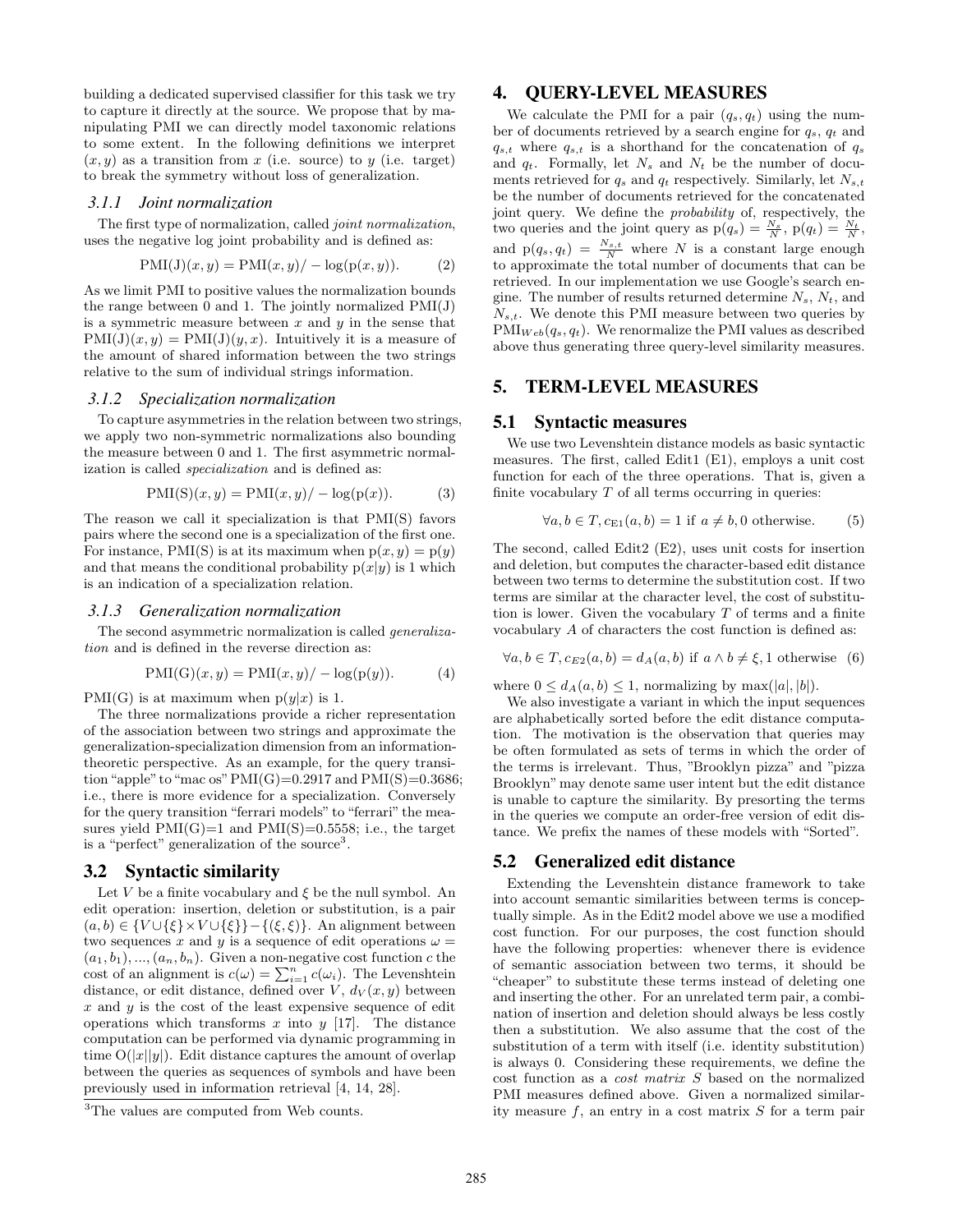$(w_i, w_j)$  is defined as:

$$
s(w_i, w_j) = 2 - 2f(w_i, w_j) + \epsilon \tag{7}
$$

The  $\epsilon$  correction, coupled with unit insertion and deletion costs, guarantees that these requirements are fulfilled. We call these models GenEdit (GE). Given a finite term vocabulary  $T$  and cost matrix  $S$  the cost function is defined as:

$$
\forall a, b \in T, c_{GE}(a, b) = s(a, b) \text{ if } a \wedge b \neq \xi, 1 \text{ otherwise. } (8)
$$

#### *5.2.1 Cost matrix estimation*

To estimate an appropriate cost matrix we used session logs consisting of actual transitions of consecutive queries. The data consists of approximately 1.3 billion English queries generated from the U.S. A session is identified as a sequence of queries from the same user. Let  $q_s$  and  $q_t$  be a query pair observed in the session data where  $q_t$  is issued immediately after  $q_s$  in the same session. Let  $q'_s = q_s \setminus q_t$  and  $q'_t = q_t \setminus q_s$ , where  $\setminus$  is the set difference operator. The co-occurrence count of two terms  $w_i$  and  $w_j$  from a query pair  $q_s, q_t$  is denoted by  $n_{i,j}(q_s, q_t)$  and is defined as:

$$
n_{i,j}(q_s, q_t) = \begin{cases} 1 & \text{if } w_i = w_j \land w_i \in q_s \land w_j \in q_t \\ 1/(|q'_s| |q'_t|) & \text{if } w_i \in q'_s \land w_j \in q'_t \\ 0 & \text{otherwise.} \end{cases}
$$
(9)

If a term occurs in both queries, it has a co-occurrence count of 1. For all other pairs we make sure the sum of cooccurrence counts for a term  $w_i \in q_s$  is 1 for a given query pair. The normalization is an attempt to avoid the underrepresentation of terms occurring in both queries. The final co-occurrence count of two arbitrary terms  $w_i$  and  $w_j$ is denoted by  $N_{i,j}$  and it is defined as the sum over all query pairs in the session logs,  $N_{i,j} = \sum_{q_s,q_t} n_{i,j} (q_s,q_t)$ . Let  $N = \sum_{i,j} N_{i,j}$  be the sum of co-occurrence counts over all term pairs. Then we define a joint probability for a term pair as  $p(x, y) = \frac{N_{i,j}}{N}$ . Similarly, we define the singleoccurrence counts and probabilities of the terms by computing the marginalized sums over all term pairs. Namely, the probability of a term  $w_i$  occurring in the source query is  $p(i, \cdot) = \sum_j N_{i,j}/N$  and similarly the probability of a term  $w_j$  occurring in the target query is  $p(\cdot, j) = \sum_i N_{i,j}/N$ . Plugging these values in Eq. (1), we obtain the  $PMI(i, j)$ for term pair  $w_i$  and  $w_j$ , which are further normalized as described in Section 3.1. Any term pair that is not cooccurring in the session data is considered to be unrelated and is assigned a PMI value of zero.

## 5.3 A generative model

The edit distance measures considered so far generate a score based on the least-costly alignment of two queries. This can be viewed as finding the shortest path in a query space constructed on the atomic edit operations. A natural extension would calculate the probability of producing the target from the source not only considering the least-costly alignment of two queries but computing over all possible ways the target can be obtained from the source. Oommen and Kashyap [20], proposed a syntactic transition probability model (referred to as the OK model) which shows how the probability of a string, in our case a query, rewrite can be computed with a generative model consisting of random insertion, deletion, and substitution operations. The model has been successfully applied to problems such as peptide classification and OCR correction [3, 15].

Let  $x = (x_1 x_2 ... x_n)$  and  $y = (y_1 y_2 ... y_m)$  be the source and target strings respectively such that  $x \in V^*$  and  $y \in V^*$ where  $V$  is the finite alphabet of symbols. We introduce two additional symbols  $\xi$  and  $\lambda$ , which are not in V, as input and output null symbols, respectively. The OK model computes the probability of obtaining  $y$  from  $x$  under a generative model which takes as input two probability distributions G and S, and works in the following steps.

- 1. Distribution G specifies the number of insertions to be applied to the source. In each independent string generation process z terms are inserted with probability  $G(z)$ . The intermediate output at the end of this step is  $x' = x'_1 x'_2 \dots x'_{n+z}$  where x' is the string x modified by inserting  $z \xi$  symbols at random positions in x.
- 2. The distribution S is over  $\{T \cup \{\xi\} \times T \cup \{\lambda\}\}\$ . The value  $S(y_j | x_i)$  for two symbols  $x_i$  and  $y_j$  is the probability that  $x_i$  is substituted by  $y_j$ . The output of this step is  $y'$  which is obtained by substituting all symbols in  $x'$  according to the probabilities specified by  $S$ .
- 3. Last step mirrors the original deletion operation: all  $\lambda$ characters remaining in  $y'$  are deleted. The remaining string is y, the output of the process.

There are two constraints on S. The first states that  $\forall x_i \sum_{y_j \in T \cup \{\lambda\}} S(y_j | x_i) = 1$ . This ensures that each symbol in  $x$  is either substituted, left intact or deleted. The second constraint  $S(\lambda|\xi) = 0$  guarantees that exactly z insertions are made and no input null symbol inserted at the first step is deleted in the second step (i.e.  $\xi$  is always substituted by a symbol in T not by  $\lambda$ ).

Using the OK model, one can compute the probability of a transition from source to target query by integrating the individual probabilities of all possible paths allowed by the generative model. The explicit form of this probability is:

$$
p(y|x) = \sum_{z=\max(0,m-n)}^{m} \frac{G(z)n!z!}{(n+z)!} \sum_{x'} \sum_{y'} \prod_{k=1}^{n+z} S(y'_k, x'_k) \tag{10}
$$

where  $m = |x|$  and  $n = |y|$ . The outermost summation is over all possible values of number of insertions. The factor  $\frac{n!z!}{(n+z)!}$  is the number of different ways in which  $z \xi$  characters can be inserted in  $x$  to obtain  $x'$ . Although the explicit calculation of this probability is too expensive, due to the combinatorial element, Oommen and Kashyap provide a dynamic program which runs in approximately cubic time,  $O(mn \min(m, n))$  [20].

As in the generalized edit distance models, we represent the queries as strings and the terms as characters. That is,  $q_s = w_1w_2\cdots w_n$  is the source query and  $q_t = w_1w_2\cdots w_m$ is the target query where  $w_i, w_j \in T$ .

#### *5.3.1 Parameter estimation*

In order to actually employ the OK model we need to estimate distributions  $G$  and  $S$ . The model accepts arbitrary probability distributions and estimating meaningful parameters is not trivial. We devise an estimation strategy similar to that used by Kolak and Resnik [15] who apply the OK model to optical character recognition (OCR). The idea is to generate an alignment with a simpler model and then estimate all substitutions in  $S$  directly from a large-enough dataset. As a corpus of pairs to align we used the session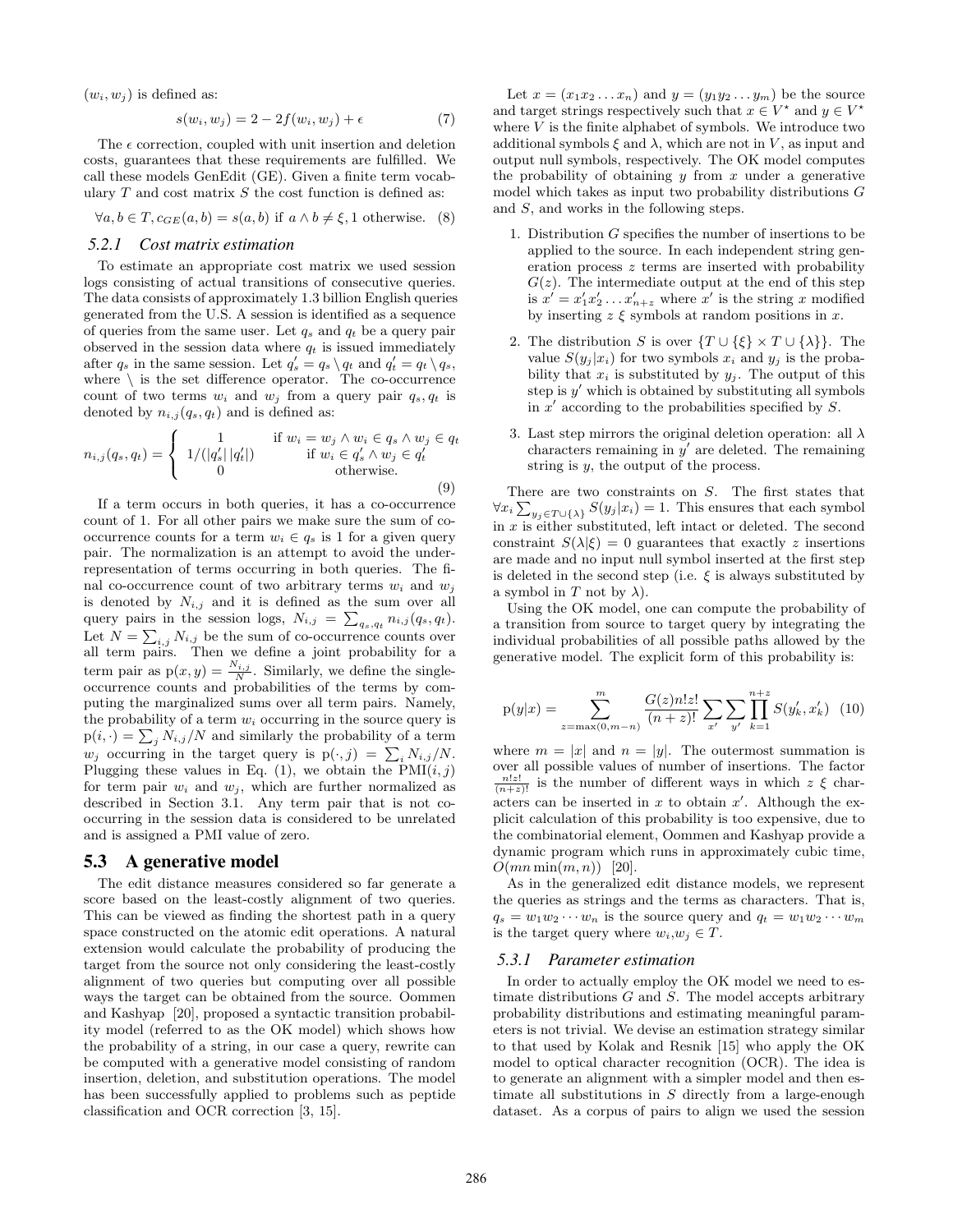data of Section 5.2.1, under the assumption that contiguous query pairs represent reasonable candidates of naturally occurring query transitions. Subsequently, we ran a generalized edit-distance model to find the least-costly alignment of each pair and then count the edit operations that make up this alignment. The application of the edit-distance model thus provides a way to reverse engineer the query transitions and obtain estimates for the term insertion, deletion and substitution probability distributions.

Summarizing, we run a generalized edit distance model on the query pairs in our session dataset<sup>4</sup>, and count the number of times each term insertion, deletion, and substitution occurred directly off the alignments. By integrating these counts over all pairs and normalizing them into probability distributions, we obtain the necessary estimates for G and S. The inspection of the outcome of this procedure revealed that the deletion probability (i.e.  $S(\lambda|x_i)$ ) is largely overestimated (e.g. over 0.3 for some terms). This is possibly due to the noisy alignment procedure. To solve this problem we introduce one adjustable parameter called damping factor, denoted by DF. For each term, the deletion probability is corrected as  $S(\lambda|t) \leftarrow S(\lambda|t)/DF$ , then S is re-normalized so that  $\forall x_i \sum_{y_j \in T \cup \{\lambda\}} S(y_j | x_i) = 1.$ 

# 6. EXPERIMENTS

We evaluate all models discussed so far on two datasets. As an external benchmark we use the unsupervised distributional similarity system (DistSim) of Alfonseca et al. [1]. DistSim implements an extension of the vector-space model of distributional similarities to query-to-query similarity, by combining different vectors using the geometric mean of the frequencies for each of the features separately. Features are n-grams collected in the context of each query in hundreds of millions of documents. The score of a query reformulation is the cosine of the vectors representing each query. DistSim generates richly lexicalized high-dimensional models which in evaluation [1] outperformed web kernel methods [24].

#### 6.1 Experimental setup

The evaluation involves a query reformulation task in which several source queries are provided, each with a set of candidate reformulations scored by raters. Each model predicts a real-valued score for each source-target reformulation pair. The score represents the quality of the reformulation according to the system. While the absolute value of the score might not be meaningful in itself it is used to rank the queries in the set of possible targets for the same source. Several evaluation metrics are used to quantify the performance of a system: Spearman rank correlation, precision at N and mean average precision. We use Spearman correlation as our primal evaluation measure as it is independent of the choice of a threshold which is necessary for precision.

#### 6.2 Combined models

We evaluate all the similarity measures individually as well as in combination. We experiment with one unsupervised combination method, a baseline which simply averages all signals<sup>5</sup>. We also evaluate a supervised combination, and a supervised optimization of the OK model. The OK

|                               | QS1500   | CC2000   |
|-------------------------------|----------|----------|
| Number of query pairs         | 1486     | 1995     |
| Number of source queries      | 57       | 500      |
| Average log-probability $q_s$ | $-10,61$ | $-10,57$ |
| Average log-probability $q_t$ | $-9.33$  | $-10,27$ |
| Average Number of terms $q_s$ | 3,40     | 2,08     |
| Average Number of terms $q_t$ | 2,83     | 2.24     |

Table 1. Statistics of the evaluation datasets.

model involves an adjustable parameter DF that should be picked empirically. Hence, we optimize the OK model separately by a supervised leave-one-out procedure. All values for  $DF = 10^i$  were evaluated at  $i = 1, 2, ..., 10$ . As a full supervised combination we used a neural network regression model using all of the features introduced in the paper, excluding OK. This type of approach lets us exploit potential non-linearities in the signals. For each network model three parameters are optimized: learning rate, number of hidden units and number of iterations (epochs) over the training data. Predictions are generated in a leave-one-out scheme where in turn a source query  $q_s$  is excluded for prediction.

#### 6.3 Evaluation data

The first evaluation set, QS1500 is based on the gold standard from [1]. It contains 57 source queries, each paired with up to 20 target queries. The candidate reformulations are generated from the top-20 ranked suggestions using several different systems, based on the web kernel approach [24], and distributional similarity. Two raters evaluated each pair, using the 5-Likert scale defined in [24]. The weighted Cohen's Kappa was 0.7111 on a binary split at level 1.5, indicating substantial agreement amongst the raters for a binary decision. In the computation of the precision at  $N$  scores we use the pairs with a score of 1.5 or more [1] as positive pairs.

The second evaluation set, called CC2000, was built from scratch based on the hypothesis that two different queries are related if they lead to user clicks on the same documents. This approach is similar to the method proposed by Fitzpatrick and Dent [8]. Our technique adds click information, thus strengthening the preference for precision over recall in the extraction of related queries. For a randomly extracted set of 500 source queries, we randomly sampled 4 targets. 3 out of 4 targets are queries that have been co-clicked with at least 10 different results. The remaining one has been co-clicked only once. The latter pair acts as a control on the quality of click as a measure of relatedness. The 2,000 pairs were judged by 5 raters, with access to the search result, in blind evaluation according to a 4-point scale: Unrelated(1), Slightly Related(2), Very Related(3), Same Mean $ing(4)$ . Inter-rater agreement of 5 raters on a binary classification task (class  $1 =$  Unrelated or Slightly Related, class  $2 = \text{Very Related or Same Meaning}$  gave a Kappa value of 0.65. A connection between the co-click hypothesis and human ratings can be seen from computing average human scores for the automatically created distinction. This results in an average human score of 3.1 for pairs with more than 10 co-clicks, and an average human score of 2.3 for pairs with 1 co-click. This shows that the co-click hypothesis yields positively related pairs that are judged on average as Very Related by human raters, while the control set are judged only as Slightly Related. The gold standard for each pair is the average of the 5 ratings. Choosing a fixed threshold

<sup>4</sup>A sorted joint-normalized generalized edit distance model. <sup>5</sup>All non-normalized individual signals are re-normalized before combination.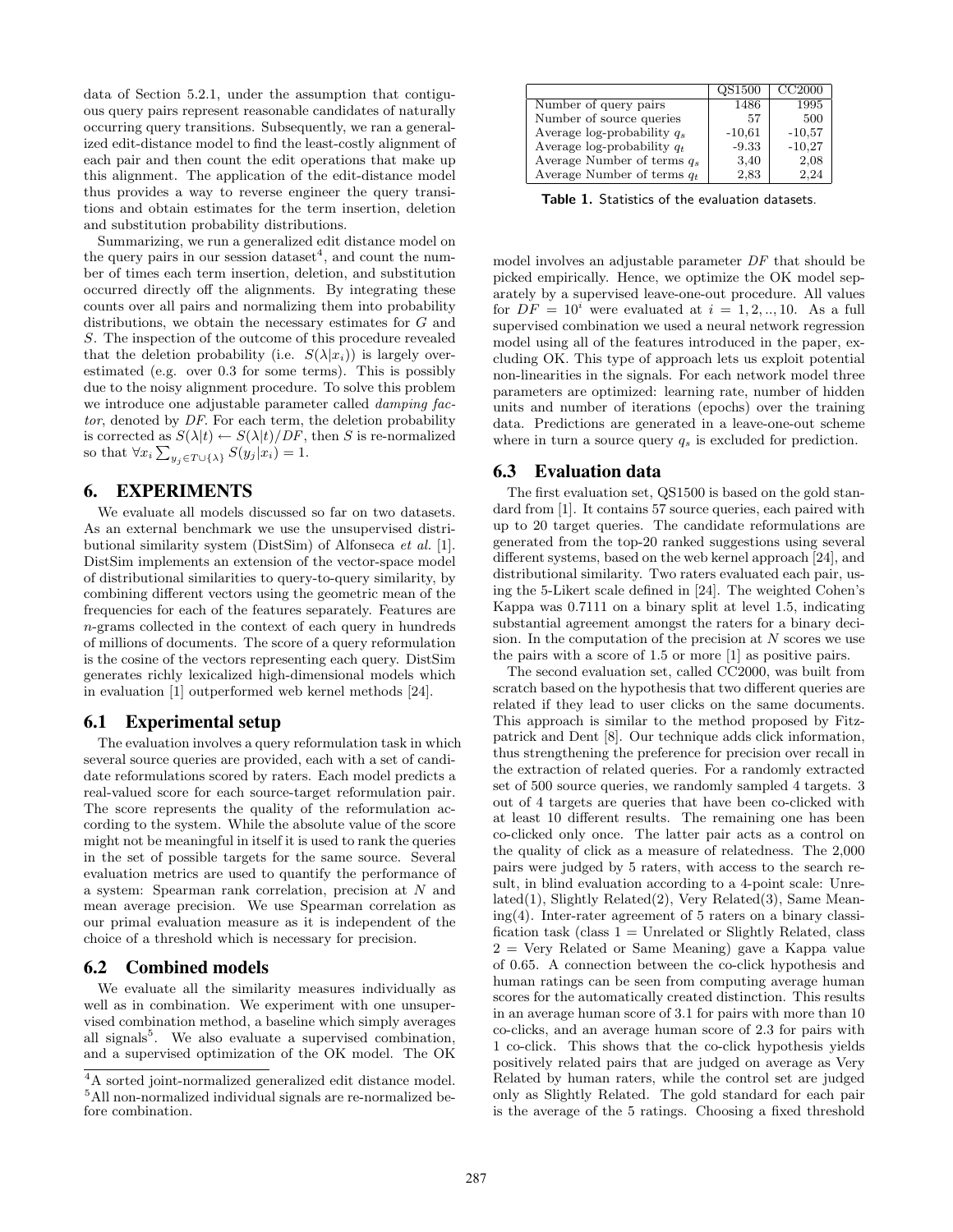|                | $\overline{\text{OS}1500}$   |          |                  |        |                   |        |                          |
|----------------|------------------------------|----------|------------------|--------|-------------------|--------|--------------------------|
| #              | Similarity Function          | Spearman | $m\overline{AP}$ | Prec@1 | $\mathrm{Prec}@3$ | Prec@5 | $\overline{\text{Sig.}}$ |
| $\mathbf{1}$   | NN                           | 0.500    | 0.806            | 0.836  | 0.741             | 0.637  | 7                        |
| $\overline{2}$ | Oommen-Kashyap               | 0.470    | 0.747            | 0.782  | 0.698             | 0.637  | 10                       |
| 3              | DistSim                      | 0.438    | 0.744            | 0.768  | 0.679             | 0.628  | 12                       |
| $\overline{4}$ | Mean all                     | 0.435    | 0.772            | 0.818  | 0.691             | 0.633  | 13                       |
| 5              | SortedGenEdit(S)             | 0.429    | 0.774            | 0.845  | 0.709             | 0.638  | 13                       |
| 6              | SortedGenEdit(G)             | 0.428    | 0.775            | 0.828  | 0.712             | 0.648  | 13                       |
| $\overline{7}$ | $PMI_{Web}(S)$               | 0.417    | 0.713            | 0.764  | 0.630             | 0.589  | 13                       |
| 8              | $\mathrm{PMI}_{Web}(J)$      | 0.409    | 0.730            | 0.782  | 0.679             | 0.594  | 13                       |
| 9              | SortedGenEdit(J)             | 0.408    | 0.771            | 0.832  | 0.701             | 0.639  | 13                       |
| 10             | GenEdit(S)                   | 0.382    | 0.743            | 0.796  | 0.695             | 0.619  | 15                       |
| 11             | GenEdit(G)                   | 0.380    | 0.745            | 0.795  | 0.698             | 0.625  | 15                       |
| 12             | GenEdit(J)                   | 0.365    | 0.737            | 0.790  | 0.692             | 0.609  | 15                       |
| 13             | SortedEdit2                  | 0.320    | 0.714            | 0.757  | 0.668             | 0.630  | 18                       |
| 14             | SortedEdit1                  | 0.314    | 0.697            | 0.763  | 0.660             | 0.595  | 18                       |
| 15             | $\text{PMI}_{Web}(G)$        | 0.283    | 0.670            | 0.627  | 0.547             | 0.570  | 18                       |
| 16             | Edit2                        | 0.270    | 0.649            | 0.715  | 0.618             | 0.571  | 18                       |
| 17             | Edit1                        | 0.252    | 0.633            | 0.683  | 0.615             | 0.550  | 18                       |
| 18             | $Length\text{-}target(Char)$ | 0.139    | 0.519            | 0.435  | 0.456             | 0.437  | 20                       |
| 19             | $Length\text{-}target(Term)$ | 0.112    | 0.506            | 0.453  | 0.423             | 0.413  | 20                       |
| 20             | log-prob target              | $-0.161$ | 0.452            | 0.309  | 0.309             | 0.341  |                          |

Table 2. The grand table for QS1500. The column Sig. gives the index of the model with the highest Spearman correlation that the corresponding model is significantly higher than with  $p < 0.05$ . Length and log probability of target are additional baselines.

| Similarity Measure | QS1500   | CC2000          |
|--------------------|----------|-----------------|
| Oommen-Kashyap     | $0.470*$ | $0.391*$<br>(6) |
| SortedGenEdit(S)   | $0.429*$ | $0.407*$<br>(4) |
| SortedGenEdit(G)   | $0.428*$ | $0.419*$<br>(2) |
| SortedGenEdit(J)   | 0.408    | $0.391*$<br>(7  |
| GenEdit(S)         | 0.382    | $0.414*(3)$     |
| GenEdit(G)         | 0.380    | $0.424*$<br>(1) |
| GenEdit(J)         | 0.365    | $0.402*$<br>(5) |
| SortedEdit2        | 0.320    | 0.288(11)       |
| SortedEdit1        | 0.314    | 0.298(9)        |
| Edit2              | 0.270    | 0.292(10)       |
| $_{\rm Edit1}$     | 0.252    | 0.299           |

Table 3. Generalized edit distances for QS1500 and CC2000. The ranks of the features for CC2000 are given in parenthe-<br>ses; \* indicates a higher Spearman correlation than the highest indicates a higher Spearman correlation than the highest performing edit distance baseline (SortedEdit2 for QS1500 and Edit1 for CC2000) at a significance level of 0.95.

for the precision scores is not straightforward; e.g., using a threshold at three produces 132 all positive sets and 90 all negative sets, therefore we would not be able to compute a meaningful precision score for too many sets. To avoid this problem we choose in each set the positive pair as the one with the highest score. In this way we obtain 774 positive pairs and 1221 negative pairs. Thus in terms of precision we evaluate the performance of systems at identifying the best available pair. The following table summarizes some datasets statistics: Table 1 summarizes the basic properties of the datasets.

## 7. RESULTS AND DISCUSSION

In the following sections, we discuss the performance of generalized edit distance with respect to baselines (simple edit distance and distributional similarity models), comment on the effect of taxonomic normalization of PMI, and report the performance of combining different measures in supervised and unsupervised settings. In order to give a birds-eye overview, the results for all models are given in Tables 2 and 4 for QS1500 and CC2000, respectively. In these tables, we report Spearman correlation, mean average precision and precision at various positions. Since, there are only 4 target

queries per source in CC2000, we report precision values at 1, 2 and 3 for that dataset. For QS1500, the precision values at 1, 3 and 5 are reported.

## 7.1 Generalized Edit Distance

The Spearman rank correlations obtained for all edit distance models are given in Table 3 for QS1500 and CC2000. Several points are worth discussing in these results.

Generalized edit distance is better than simple edit distance. For both datasets, the generalized edit distance models (all variants of GenEdit and SortedGenEdit) outperform the simple edit-distance based features (Edit1 and Edit2). This observation is also supported by the significance results obtained by one-tailed t-tests reported in the same table. This result proves that our method is a powerful, yet simple, generalization of an already robust query similarity measure. To the best of our knowledge ours is the first (successful) application of such generalized algorithms to IR.

Sorting has an effect on results. For QS1500, sorted editdistance based features (SortedGenEdit) outperformed their unsorted counterparts (GenEdit) by margins of more than 4 percent (though, we were unable to confirm a significant difference between them). The pattern is different in CC2000 where the unsorted features outperform their sorted counterparts albeit with smaller margins. We hypothesize that this effect might be related to the query length, greater in QS1500 both for  $q_s$  and  $q_t$ . It is possible that as longer queries are more subject to permutations, sorted distance measures emerge as more robust.

Generative models are promising. Especially for QS1500, we see that the increased complexity of the OK model pays off in terms of performance. Since the OK model uses the substitution probability matrices computed by the alignments obtained by SortedGenEdit(J) model, the difference between the SortedGenEdit(J) and the OK model becomes even more encouraging. Although we picked the damping factor value for each set by supervision (i.e., leave-one-out), we should note that the OK model is robust with respect to varying values of DF. In the optimization experiments we observed that the Spearman scores of the OK models remain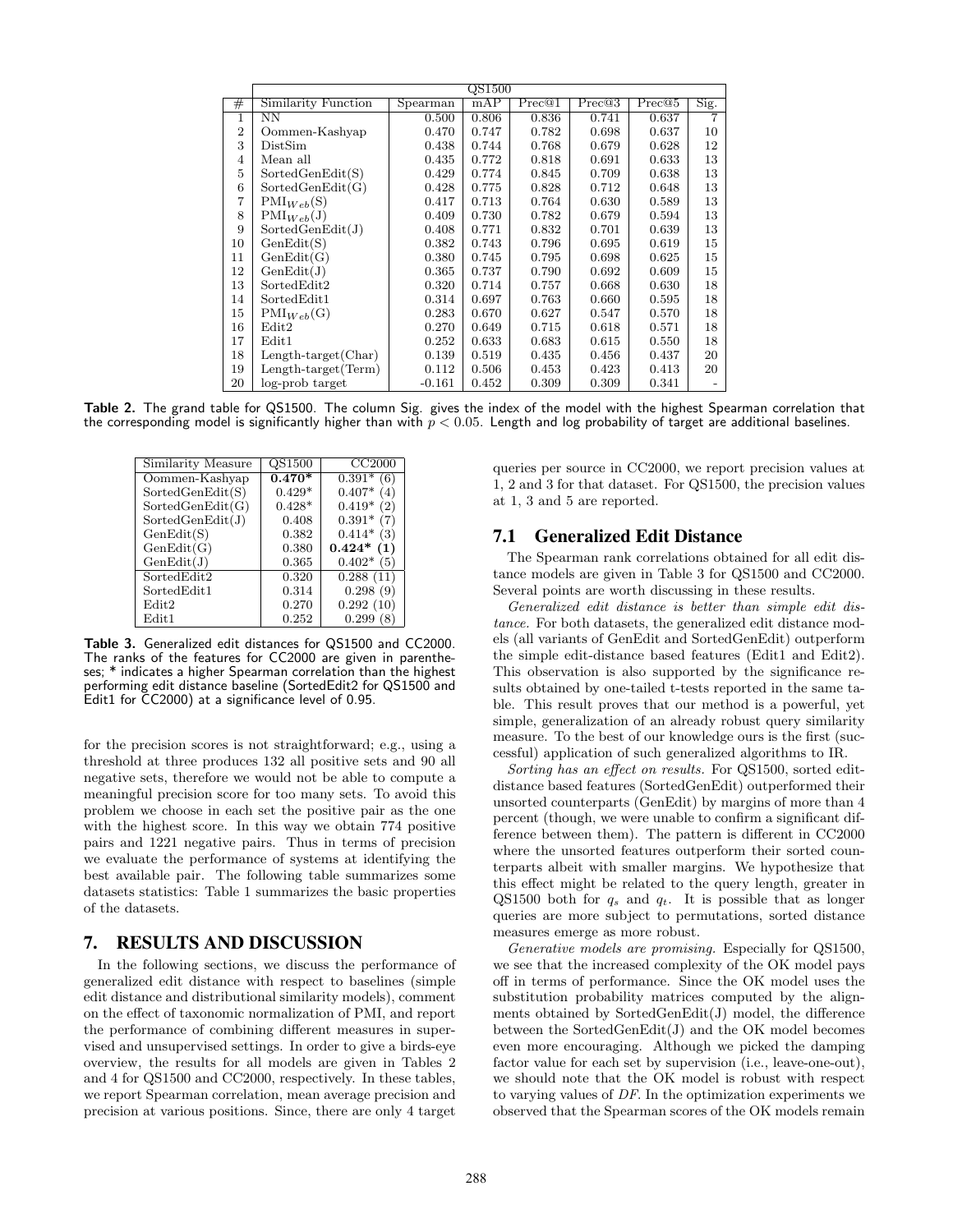|                | CC <sub>2000</sub>           |          |                  |        |        |        |                          |
|----------------|------------------------------|----------|------------------|--------|--------|--------|--------------------------|
| $^{\#}$        | Similarity Function          | Spearman | $m\overline{AP}$ | Prec@1 | Prec@2 | Prec@3 | $\overline{\text{Sig.}}$ |
| $\overline{1}$ | NN                           | 0.432    | 0.739            | 0.583  | 0.511  | 0.451  | 10                       |
| $\overline{2}$ | GenEdit(G)                   | 0.424    | 0.716            | 0.545  | 0.485  | 0.447  | 11                       |
| 3              | SortedGenEdit(G)             | 0.419    | 0.712            | 0.550  | 0.476  | 0.446  | 11                       |
| 4              | GenEdit(S)                   | 0.414    | 0.714            | 0.543  | 0.488  | 0.447  | 11                       |
| 5              | SortedGenEdit(S)             | 0.407    | 0.710            | 0.546  | 0.477  | 0.445  | 11                       |
| 6              | GenEdit(J)                   | 0.402    | 0.714            | 0.541  | 0.482  | 0.448  | 11                       |
| $\overline{7}$ | Oommen-Kashyap               | 0.391    | 0.704            | 0.515  | 0.484  | 0.451  | 11                       |
| 8              | SortedGenEdit(J)             | 0.391    | 0.706            | 0.538  | 0.474  | 0.445  | 11                       |
| 9              | Mean all                     | 0.386    | 0.711            | 0.531  | 0.485  | 0.448  | 12                       |
| 10             | $\mathrm{PMI}_{Web}(G)$      | 0.369    | 0.698            | 0.506  | 0.473  | 0.449  | 13                       |
| 11             | $\mathrm{PMI}_{Web}(J)$      | 0.330    | 0.692            | 0.485  | 0.474  | 0.444  | 17                       |
| 12             | DistSim                      | 0.322    | 0.707            | 0.532  | 0.492  | 0.427  | 17                       |
| 13             | Edit1                        | 0.299    | 0.656            | 0.441  | 0.438  | 0.418  | 17                       |
| 14             | SortedEdit1                  | 0.298    | 0.662            | 0.456  | 0.444  | 0.420  | 17                       |
| 15             | Edit2                        | 0.292    | 0.676            | 0.478  | 0.458  | 0.432  | 17                       |
| 16             | SortedEdit2                  | 0.288    | 0.685            | 0.487  | 0.461  | 0.432  | 17                       |
| 17             | $PMI_{Web}(S)$               | 0.264    | 0.681            | 0.477  | 0.461  | 0.437  | 17                       |
| 18             | log-prob target              | 0.114    | 0.626            | 0.384  | 0.416  | 0.404  | 19                       |
| 19             | $Length\text{-}target(Char)$ | $-0.036$ | 0.603            | 0.362  | 0.390  | 0.392  |                          |
| 20             | $Length\text{-}target(Term)$ | $-0.077$ | 0.603            | 0.358  | 0.387  | 0.388  |                          |

Table 4. The grand table for CC2000. The column Sig. gives the index of the model with the highest Spearman correlation that the corresponding model is significantly higher than with  $p < 0.05$ . Length and log probability of target are additional baselines.

at levels either comparable to or superior than other generalized models' in a range of almost 7 orders of magnitude for DF. However, the simpler generalized models are even more robust. Better formulations of the generative model provide an interesting direction for future research.

## 7.2 Taxonomic normalization

Type of normalization is important. Especially for the query-level similarity measures (variants of  $PMI_{Web}$ ), the type of normalization has a significant effect on performance. E.g., as it can be seen in Table 2,  $\text{PMI}_{Web}(G)$  performs badly in QS1500 (Spearman 0.283, rank 15), but  $\text{PMI}_{Web}(S)$ is more competitive (Spearman 0.417, rank 7) even though both measures are based on the same PMI values and only differ by the type of normalization. Interestingly, a similar but reversed pattern is observed for CC2000 in Table 4. For this dataset,  $\text{PMI}_{Web}(G)$  is the best measure among the query-level measures with a Spearman correlation of 0.369 and overall rank of 10.  $\text{PMI}_{Web}(S)$ , on the other hand, can achieve a correlation of 0.264 and is placed quite low in the overall ranking. The difference between  $\text{PMI}_{Web}(S)$ and  $PMI_{Web}(G)$  is significant ( $p < 0.05$ ) for both datasets in opposite directions. This evidence alone suggests that different normalizations can capture different properties of different datasets. A similar pattern also emerges from the generalized edit distance models, specialization works best for QS1500 and generalization for CC2000.

One intriguing explanation for this pattern involves the dominant directionality in the datasets. We know that in QS1500 target queries are shorter than source queries on average. Hence, transitions are more likely in the generalization direction. It is possible that a feature which favors generalizations loses its discriminative power and do not correlate well with human judgments because of the bias in the dataset. A similar effect in the reversed direction is compatible with results on CC2000. This explanation seems supported also by the performance of length and log probability baselines, see Tables 2 and 4, which are characterized by opposite signs.

#### 7.3 Combined models

Supervision works. In Tables 2 and 4, we see that the neural network model constructed on all features (NN) outperformed all other methods in both datasets. This was rather expected but it is important to see that there is room for further improvements, and that the features we propose provide complementary information. Experiments with linear regression were less successful which suggests there might be useful non-linear interactions between features that can be captured by the neural network. It is also interesting to notice that supervised combination improves but not by a large margin indicating that our single generalized features have good discriminative power in absolute terms. The comparison with the high-dimensional distributional similarity model (DistSim) is also positive, DistSim performs only marginally better than the GenEdit models on one dataset (QS1500) – although, in terms of precision, GenEdit models are still better – and worse on CC2000. Naive unsupervised combination yields mixed results.

# 8. CONCLUSION

In this paper we proposed an approach to query reformulation aiming at the combination of string similarity and corpus-based semantic association measures. Generalized Levenshtein distance algorithms provide a principled framework for this combination. By manipulating the edit distance cost function our models can incorporate naturally useful statistical association measures, including variants of pointwise mutual information which, to some extent, capture directly taxonomic relations between terms. The models we proposed are mostly unsupervised, compact and efficient, and we provided empirical evidence of their effectiveness. We also explored a generative query reformulation model which can provide further improvements at additional computational cost and estimation complexity. Finally, we evaluated supervised combinations proving that the features capture complementary aspects of the data.

This framework offers several opportunities for further research. In a related work [7] we investigated supervised